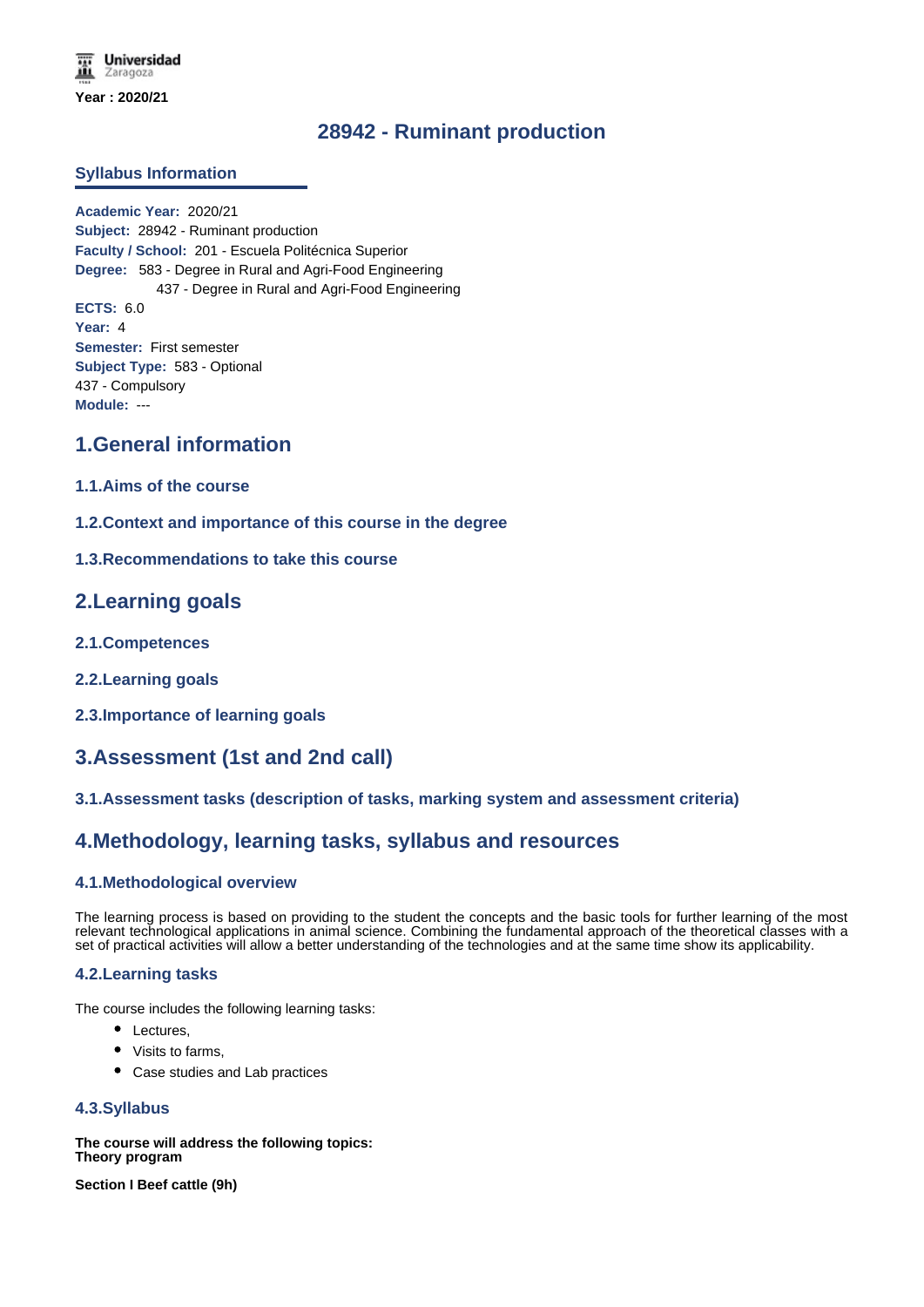Topic 1 - Description of the bovine sector (1h)

1. Historical background

 2. Importance of production: Censuses, production, commerce and consumption on a global, European Union and Spanish level

- 3. The current structure of cattle farms in Spain
- 4. The environment and the exploitation system
- 5. Institutional assistance for cattle production
- 6. Applicable legislation
- Topic 2 Beef cattle farming -1 (2h)
- 1. Introduction

 2. Production systems: introduction, general characteristics of the extensive systems, the mountain system, the pasture system, the humid Spain system

- 3. Replenishment
- 4. Reproduction management
- 5. Genetic base and improvement
- Topic 3 Beef cattle farming -2 (2h)

 1. Feeding: Nutritional needs and ingestion capacity during the producing cycle, formulating rations, the importance of corporal conditions

- 2. Hygienic-sanitary handling in beef cattle farming
- 3. Beef cattle animal welfare
- 4. Shelter and installations for extensive cattle
- 5. Farm planning and technical-economical management

Topic 4 - Rearing and fattening calves in an intensive regime (2h)

- 1. Introduction and genetic bases
- 2. Commercial categories in beef cattle
- 3. Handling and feeding suckling calves
- 4. Growth and finishing: Nutritional needs and ingestion capacities, food handling
- 5. Animal welfare in fattening calves
- 6. Installations for fattening cattle

7. Technical-economical management

- Topic 5 Quality of the bovine carcass (2h)
- 1. Introduction and basic concepts
- 2. Definition of carcass
- 3. Quality of the carcass
- 4. Classification of the carcasses
- 5. Factors affecting the quality of the carcass and the carcass yield
- 6. Spanish and European legislation and brands of quality

#### **Section II - Dairy cattle (12h)**

Topic 6 - Dairy cattle farming (2h)

- 1. Introduction and recap on the animal basis
- 2. Description of the productive cycle
- 3. Diary cattle livestock breeding and raising
- 4. Hygienic-sanitary handling in the dairy cattle farm
- 5. Animal welfare in dairy cattle
- Topic 7 Reproductive handling and genetic improvement in dairy cattle (2h)
- 1. Introduction

 2. Handling the reproduction: Importance and objectives, reproductive rates, strategies of reproductive intensification, management during delivery and postpartum, voluntary waiting period, implementation of reproductive control, factors

- influencing reproductive failure.
- 3. Genetic improvements in dairy cattle
- Topic 8 Dairy cattle feeding (2h)
- 1. Introduction
- 2. Importance and objectives
- 3. Evaluation of the nutritional needs and ingestion capacity during the reproductive cycle
- 4. Formulating rations for each phase of the reproductive cycle
- 5. Feeding systems
- 6. Evaluating the corporal condition and weight
- Topic 9 Lactation and milking (2h)
	- 1. Introduction
	- 2. Study of lactation curves
	- 3. Parameters of milk quality
- 4. Factors affecting the quality and quantity of cow's milk
- 5. Milk testing
- 6. Mastitis and its prevention

 7. Milking: Phases and velocity of milking; yield and work organization (milking routine and milking hygiene); milking frequency; mechanical milking (sanitation of the milking installations; possibilities for checking the milk)

- 8. Drying
- Topic 10 Dairy cattle livestock installations (2h)
- 1. Introduction: General criteria of livestock installations, factors affecting the dairy cattle installations
- 2. Example of the general layout of a medium-sized dairy farm
- 3. Classical free stabling vs. free stabling with cubicles
- 4. Machines and equipment associated with feeding in free stabling
- 5. Heat protection systems
- 6. Stabling suckling calves
- 7. Stabling growing calves
- 8. Welfare regulations for calves
- 9. Installations for wastewater and livestock excrement
- Topic 11 Technical-economic management of the dairy cattle business (2h)
- 1. Introduction to technical-economic management
- 2. Gathering, recording and preparing data
- 3. Monitoring the results according to technical and economical indices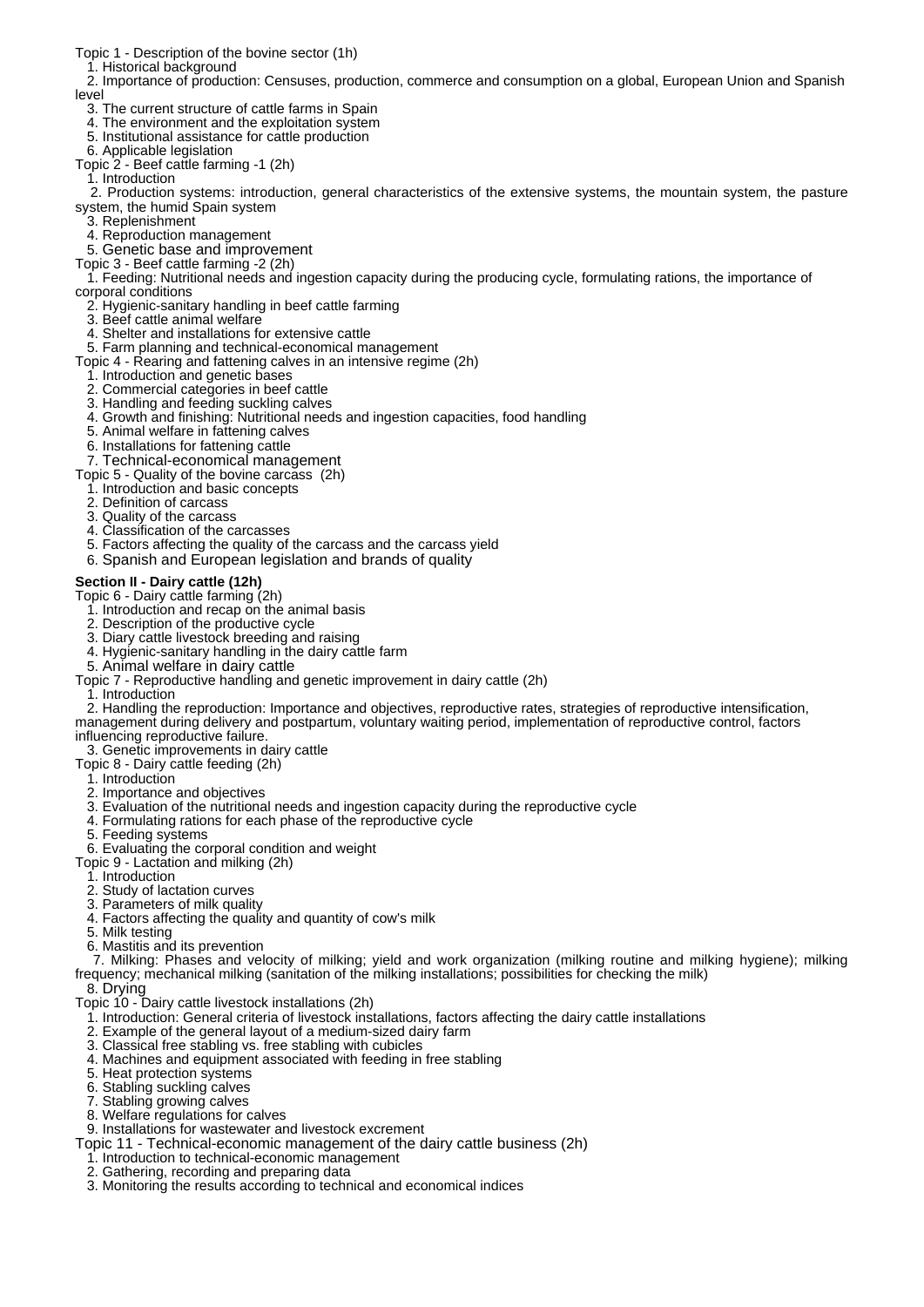- 4. Profitability study
- 5. IT and management
- 6. Specific case study: Analysis, interpretation, diagnosis and decision making

#### **Section III - Sheep and goat production (19h)**

- Topic 12 Description of the sheep and goat sector (2h)
- 1. Historical background
- 2. Importance of the production: Censuses, productions, commerce and consumption on a global level, in the European Union and in Spain
	- 3. Current structure of the sheep and goat farms in Spain
	- 4. The environment and the farming system
	- 5. Institutional assistance for sheep and goat production
- 6. Applicable legislation
- Topic 13 Meat sheep farming -1 (2h)
	- 1. Introduction

 2. Reproduction: The importance of reproduction in sheep production: Limitations and possibilities, reproductive control, intensive reproduction, organizing and handling reproduction

- 3. Genetic improvements in meat sheep Topic 14 - Meat sheep farming-2 (2h)
	- 1. Handling sheep livestock: General, general farm handling, shearing, handling lambs
	- 2. Hygienic-sanitary handling
	- 3. The environment and animal welfare
	- 4. Sheep carcass quality
	- 5. Skin and wool production
- Topic 15 Milk sheep farming (3h)
- 1. Introduction and recap of the animal base
	- 2. Reproductive handling and genetic improvement
- 3. Lactation curves
- 4. Factors affecting the quality and quantity of the milk
- 5. Milking: Manual milking and mechanical milking, milking phases and the milking velocity, handling the milking
- 6. Drying
- Topic 16 Sheep feeding (2h)
	- 1. Introduction
	- 2. Nutritional needs and ingestion capacity during the production cycle
	- 3. Formulating rations
	- 4. Importance of corporal condition. The use of sub-products
- 5. Handling the flock in the pasture
- Topic 17 Goat farming (2h)
	- 1. Introduction
	- 2. Differentiating characteristics from the sheep species
	- 3. Reproduction and genetic improvement
	- 4. Meat production
	- 5. Goat's milk production
	- 6. General running of goat farms
- 7. Hygienic-sanitary handling
- Topic 18 Goat feeding (2h)
- 1. Introduction
- 2. Nutritional needs and ingestion capacity during the production cycle
- 3. Formulating rations
- 4. Importance of corporal condition
- 5. Handling the flock in the pasture
- Topic 19 Technical-economic small ruminant farming (2h)
- 1. Introduction
- 2. Gathering, recording and preparing data
- 3. Monitoring the results according to technical and economical indices
- 4. Profitability study
- 5. IT and management
- 6. Specific case study: Analysis, interpretation, diagnosis and decision making
- Topic 20 Installations for small ruminants (2h)
	- 1. Installations for sheep livestock
	- 2. Extensive and intensive systems
	- 3. Feedlots
	- 4. Milking rooms and dairies
	- 5. Diverse material and tools
	- 6. Installations for goat livestock
	- 7. Environmental issues of sheep and goat farming
	- 8. Hygiene of the installations
	- 9. The welfare of small ruminants

#### **Practical Program**

- Practical 1: Visit a beef cattle farm
- Practical 2: Meat quality in ruminants. Importance of meat quality. pH. Colour. Water retention capacity. Firmness. Colour and fat consistency. Smell and flavor.
- Practical 3: Visit a dairy cattle farm
- Practical 4: Formulating cattle rations. Formulating rations for beef cattle, veal calves, and dairy cattle
- Practical 5: Visit a sheep meat farm
- Practical 6: Formulation of feedstuffs for small ruminants. Formulating rations for sheep and goats in different physiological phases and for lambs and kids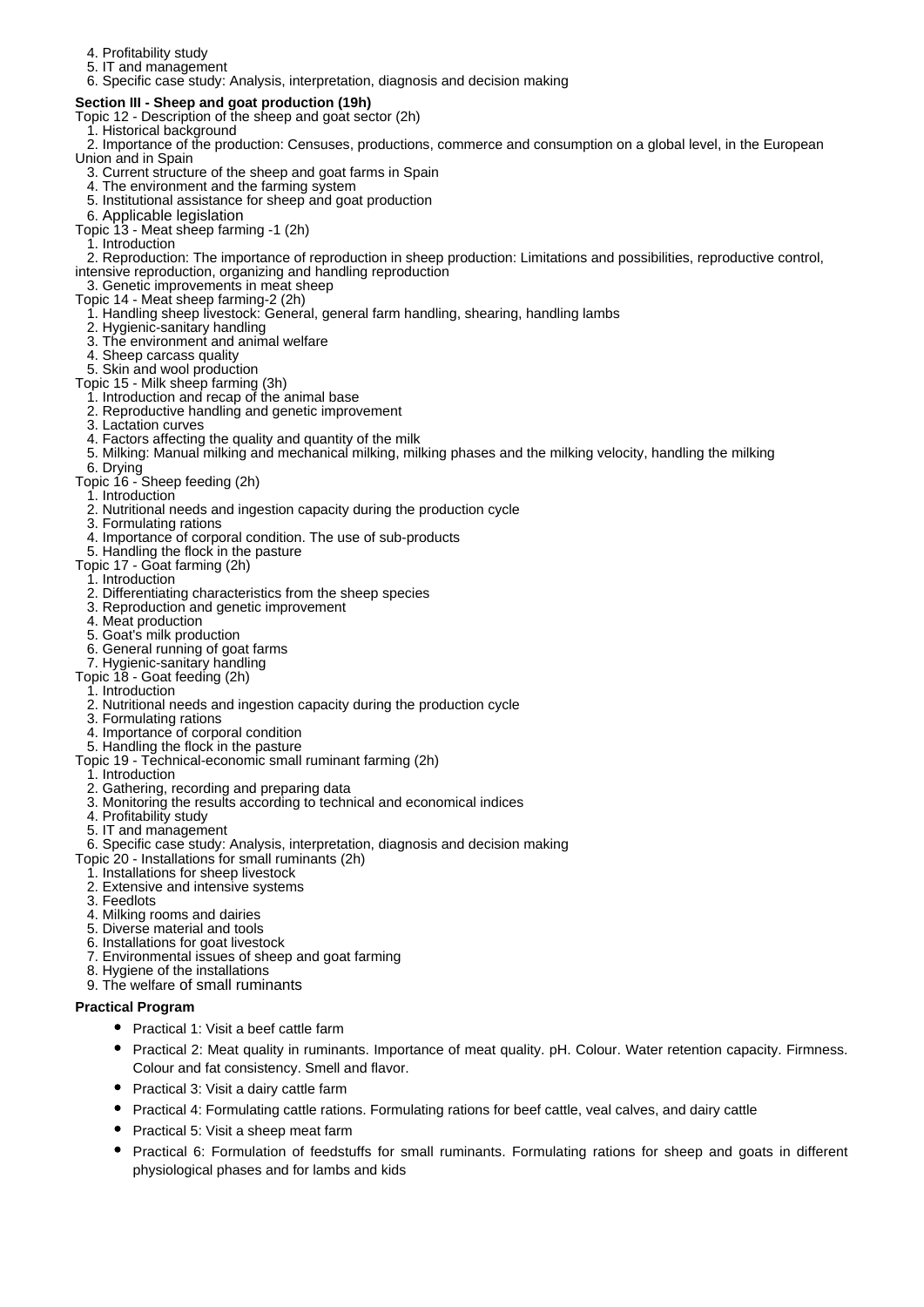Practical 7: Technical-economical management of ruminants. Handling and interpreting technical-economical management programs for ruminants

## **4.4.Course planning and calendar**

| Week                    | <b>Theoretical class</b><br>(2 h) | <b>Practical class</b><br>(2 h) | Independent work | <b>Total</b>     |
|-------------------------|-----------------------------------|---------------------------------|------------------|------------------|
| 1                       | Unit 1<br>Unit 2                  |                                 | (2 h)            | $\,6\,$          |
| $\mathbf 2$             | Unit 3<br>Unit 4                  | Práctica 1                      | (4 h)            | 13               |
| ${\bf 3}$               | Unit 5<br>Unit 6                  |                                 | (4 h)            | $\bf 8$          |
| 4                       | Unit 7<br>Unit 8                  |                                 | (4 h)            | $\bf 8$          |
| ${\bf 5}$               | Unit 9<br>Unit 10                 | Práctica 2                      | (4 h)            | 13               |
| 6                       | Unit 11                           |                                 | (2 h)            | $\overline{4}$   |
| $\overline{\mathbf{r}}$ | Unit 12                           |                                 | (2 h)            | $\overline{4}$   |
| 8                       | Unit 13                           |                                 | (2 h)            | $\overline{4}$   |
| $\boldsymbol{9}$        | Unit 14                           | Práctica 3                      | (2 h)            | 9                |
| $10\,$                  | Unit 15                           | Práctica 4                      | (2 h)            | $\boldsymbol{9}$ |
| 11                      | Unit 16                           |                                 | (4 h)            | 6                |
| 12                      | Unit 17                           |                                 | (4 h)            | 6                |
| 13                      |                                   |                                 | (8 h)            | $\bf 8$          |
| 14                      |                                   |                                 | (8 h)            | $\bf 8$          |
| 15                      |                                   |                                 | (8 h)            | 8                |
| 16                      | Unit 18                           |                                 | (4 h)            | $\,6$            |
| 17                      | Unit 19                           |                                 | (4 h)            | 6                |
| 18                      | Unit 20                           |                                 | (4 h)            | $\,6$            |
| 19                      |                                   |                                 | (8 h)            | 8                |
| $20\,$                  | Evaluation                        |                                 | (6 h)            | 10               |
| <b>Hours</b>            | 44                                | $20\,$                          | 86               | 150              |

### **4.5.Bibliography and recommended resources**

- **BB** Blas Beorlegui, Carlos de. Normas FEDNA para la formulación de piensos compuestos / elaboradas por C. de Blas, G.G. Mateos y P.G. Rebollar . [Madrid] : Fundación Española para el Desarrollo de la Nutrición Animal, 1999
- **BB** Ovino de carne : aspectos claves / coordinador y director, Carlos Buxadé Carbó ; con la participación de 36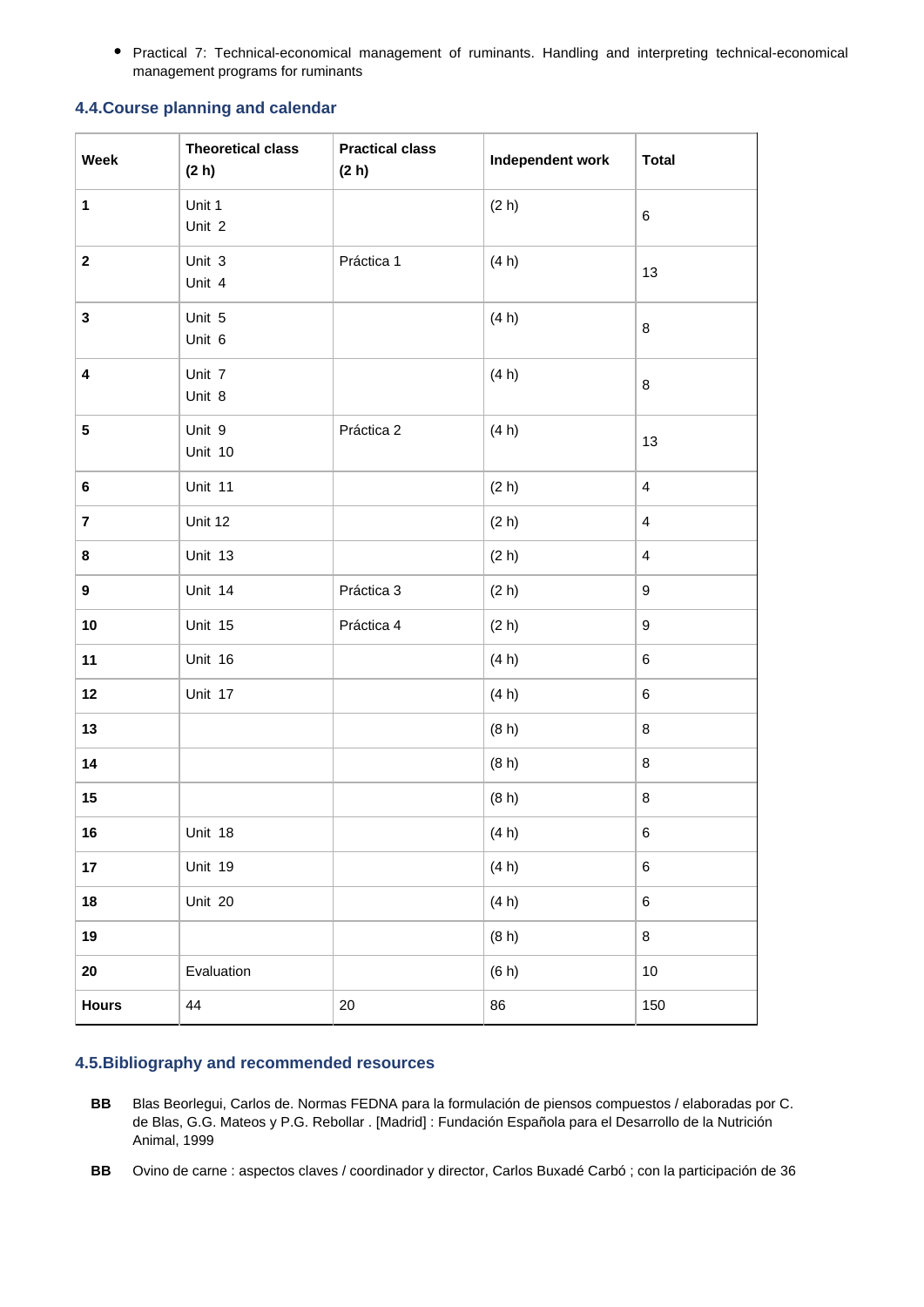profesionales y la colaboración de... Antonio Purroy Unanua . Ed. corregida Madrid [etc.] : Mundi-Prensa, cop. 1998

- **BB** Ovino de leche : aspectos claves / con la participación de 34 profesionales ; coordinador y director, Carlos Buxadé Carbó . Madrid [ etc.] : Mundi-Prensa, 1997
- **BB** Ovinotecnia : producción y economía en la especia ovina : homenaje al profesor Isidro Sierra Alfranca / edición y coordinación Carlos Sañudo Astiz y Ricardo Cepero Briz . 1ª ed. Zaragoza : Prensas Universitarias de Zaragoza, 2009
- **BB** Sañudo Astiz, Carlos. Producción de ganado vacuno de carne y tipos comerciales en España / Carlos Sañudo, Vicente Jimeno, Manuel Cerviño. Alcobendas, Madrid : Schering-Plough, cop. 2008
- **BB** Vacuno de carne : aspectos claves / coordinador y director Carlos Buxadé Carbó ; con la participación de 41 profesionales . Madrid : Mundi-Prensa, 1997
- **BB** Vacuno de leche : aspectos claves / coordinador y director Carlos Buxadé Carbó ; con la participación de 35 profesionales . Madrid : Mundi-Prensa, 1997
- **BC** Abecia Martínez, Alfonso. Manejo reproductivo en ganado ovino / Alfonso Abecia Martínez, Fernando Forcada Miranda . Zaragoza : Servet, [2010]
- **BC** Alimentación de bovinos, ovinos y caprinos / obra colectiva dirigida por J.[i.e.R.] Jarrige ; versión española de Javier González Cano . Madrid : Mundi-Prensa, 1990
- **BC** Alojamientos e instalaciones. I / Coordinador y director, Carlos Buxadé Carbó ; con la participación de 12 autores . Madrid [etc.] : Mundi-Prensa, 1997
- **BC** Alojamientos e instalaciones. II / Coordinador y director, Carlos Buxadé Carbó ; con la participación de 12 autores . Madrid [etc.] : Mundi-Prensa, 1998
- **BC** Avances de la ciencia de la producción lechera / coordinador, C.J.C. Phillips ; traducido por Jaime Esaín Escobar . Zaragoza : Acribia, 1998
- **BC** Bienestar animal y ganado porcino : mitos y realidades / coordinadores, Carlos Buxadé Carbó, Dionisio López Montes ; con la participación de 11 profesionales . [Madrid : Mundi-Prensa, 2005]
- **BC** Blas Beorlegui, Carlos de. Producción extensiva de vacuno / Carlos de Blas Beorlegui ; con la colaboración de Jesús Alegre Alvaro...[et al.] . Madrid : Mundi-Prensa, 1983
- **BC** Corcy, Jean-Christophe. La cabra / Jean-Christophe Corcy ; versión española de J. Gallego García . Barcelona : Aedos ; Madrid : Mundi-Prensa, 1993
- **BC** Daza Andrada, Argimiro. Ganado caprino : producción, alimentación y sanidad / Argimiro Daza Andrada, Carlos Fernández Martínez, Antonio Sánchez López . Madrid : Editorial Agrícola Española, D.L. 2004
- **BC** Daza Andrada, Argimiro. Mejora de la productividad y planificación de explotaciones ovinas/ Argimiro Daza Andrada . Madrid : Editorial Agrícola Española, 2002
- **BC** Daza Andrada, Argimiro. Reproducción y sistemas de explotación del ganado ovino / Argimiro Daza Andrada . Madrid [etc.] : Mundi-Prensa, 1997
- **BC** Dudouet, Christian. La production des bovins allaitants / Christian Dudouet . [Paris] : Editions France Agricole, 1999
- **BC** Elli, Massimiliano. Manual de reproducción en ganado vacuno : Manual Fatro/ Massimiliano Elli . Zaragoza : Servet, Diseño y Comunicación S.L., D.L. 2006
- **BC** Gestión técnica de granjas de vacuno lechero : aspectos de manejo / director y coordinador : Pedro José Álvarez Nogal . Léon : Universidad de León, D.L. 2008
- **BC** Gordon, Ian. Reproducción controlada del ganado vacuno y búfalos / Ian Gordon ; traducido por Mariano Illera Martín . Zaragoza : Acribia, D. L.1999
- **BC** Manual sobre cabras / [José Salvador del Amo García... (et al.)] . Madrid : Ministerio de Agricultura, Pesca y Alimentación, Servicio de Extensión Agraria : Mundi-Prensa, 1989
- **BC** Mayén Mena, Javier. Explotación caprina / Javier Mayén Mena . 1ª ed. México : Trillas, 1989
- **BC** National Research Council (2007). Nutrient requirements of small ruminants: sheep, goats, cervids and new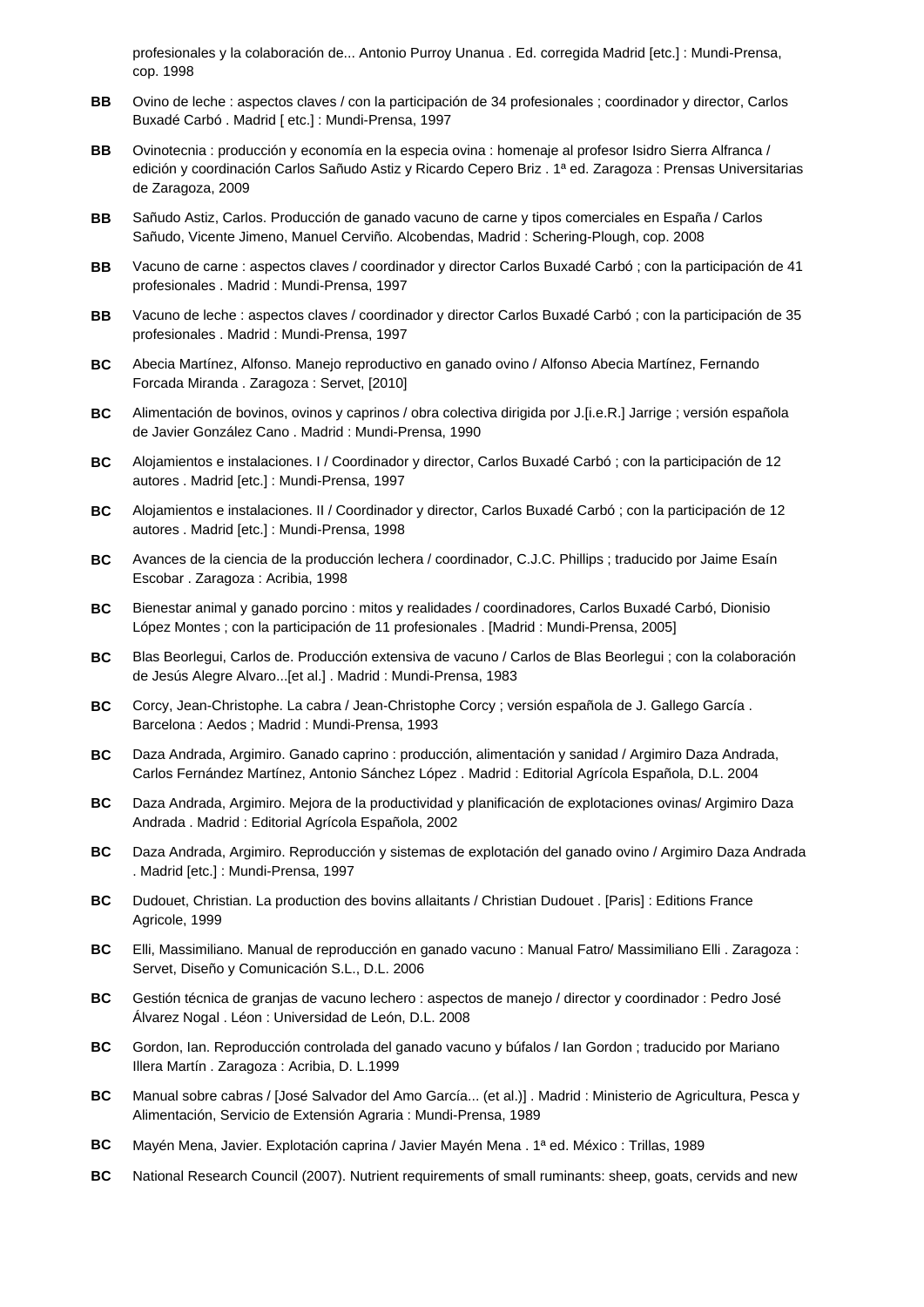world camelids. Washington: National Academy Press

- **BC** Necesidades nutricionales para rumiantes de cebo : normas FEDNA / elaboradas por, A. Ferret ... [et al.] . Madrid : Fundación Española para el Desarrollo de la Nutrición Animal, 2008
- **BC** Necesidades nutricionales para rumiantes de leche : normas FEDNA / elaboradas por, S. Calsamiglia ... [et al.] . Madrid : Fundación Española para el Desarrollo de la Nutrición Animal, 2009
- **BC** Nutrient requirements of beef cattle / Subcommittee on Beef Cattle Nutrition, Committee on Animal Nutrition, Board on Agriculture, National Research Council . 7th rev. ed. Washington : National Academy Press, 1996
- **BC** Nutrient requirements of dairy cattle / Subcommittee on Dairy Cattle Nutrition, Committee on Animal Nutrition, Board on Agriculture and Natural Resources, National Research Council . 7th rev. ed. Washington : National Academy Press, 2001
- **BC** Portolano, Nicola. Explotación de ganado ovino y caprino / Nicola Portolano ; versión española de J. Gallego García . Nueva ed., a cargo de Baldassare Portolano Madrid : Mundi-Prensa, 1990
- **BC** Producción caprina / coordinador y director Carlos Buxadé Carbó ; con la participación de 28 autores . Madrid [etc.] : Mundi-Prensa, 1996
- **BC** Producción ovina / coordinador y director, Carlos Buxadé Carbó ; con la participación de 25 autores . Madrid [etc.] : Mundi-Prensa, 1996
- **BC** Producción vacuna de leche y carne / coordinador y director, Carlos Buxadé Carbó ; con la participación de 23 autores . Madrid [etc.] : Mundi-Prensa, 1996
- **BC** Reprology : Controlar la reproducción es controlar el futuro[Archivo de ordenador] / M. Ennuyer... [et al.] . Libourne : CEVA Sanité Animale, 2001
- **BC** Sañudo Astiz, Carlos. Calidad de la canal en la especie ovina / Carlos Sañudo, Isidro Sierra. Madrid : Ministerio de Medio Ambiente y Medio Rural y Marino, Centro de Publicaciones, D.L. 2009
- **BC** Sañudo Astiz, Carlos. Variación morfológica en bovino lechero / C. Sañudo, C. Sánchez García, J. M. Marcén. Madrid : Ministerio de Medio Ambiente y Medio Rural y Marino, Centro de Publicaciones, D.L. 2009
- **BC** Thickett, Bill. Cría de terneros / Bill Thickett, Dan Mitchell, Bryan Hallows . Zaragoza : Acribia, D.L. 1988
- **BC** Torrent Mollevi, Mateo. La vaca de leche y el ternero de carne / Mateo Torrent Mollevi . [1ª ed.] Barcelona : Aedos, 1991
- **BC** Valoración morfológica de los animales domésticos / realización SEZ ; coordinador Carlos Sañudo Astiz . Madrid : Ministerio de Medio Ambiente y Medio Rural y Marino, Centro de Publicaciones, D.L. 2009
- **BC** Wilkinson, J.M.. Producción comercial de cabras / J.M. Wilkinson y Barbara A. Stark ; traducido del original inglés por Pedro Ducar Maluenda . [1a. ed.] Zaragoza : Acribia, imp. 1989

#### **LISTADO DE URLs:**

Acero, P. (2004). Planificación y manejo de la explotación del ovino de leche. Valladolid: Consejería de Agricultura y Ganadería

[http://bibliotecadigital.jcyl.es/es/catalogo\_imagenes/grupo.cmd?path=10128197]

Acero, P. (2009). Planificación y manejo de la explotación de vacuno de carne. Valladolid: Consejería de Agricultura y Ganadería

[http://www.jcyl.es/web/jcyl/AgriculturaGanaderia/es/Plantilla100Detalle/1131977209076/\_/1248677988960/Redaccion]

Acero, P. (2009). Planificación y manejo de la explotación del ovino de carne. Valladolid: Servicio de Formación Agraria e Iniciativas

[http://www.jcyl.es/web/jcyl/AgriculturaGanaderia/es/Plantilla100Detalle/1131977209076/\_/1248677967776/Redaccion]

Asociación Nacional de Especialistas en Medicina Bovina, ANEMBE [https://www.anembe.com/]

Fundación Española para el Desarrollo de la Nutrición Animal, FEDNA [http://www.fundacionfedna.org/]